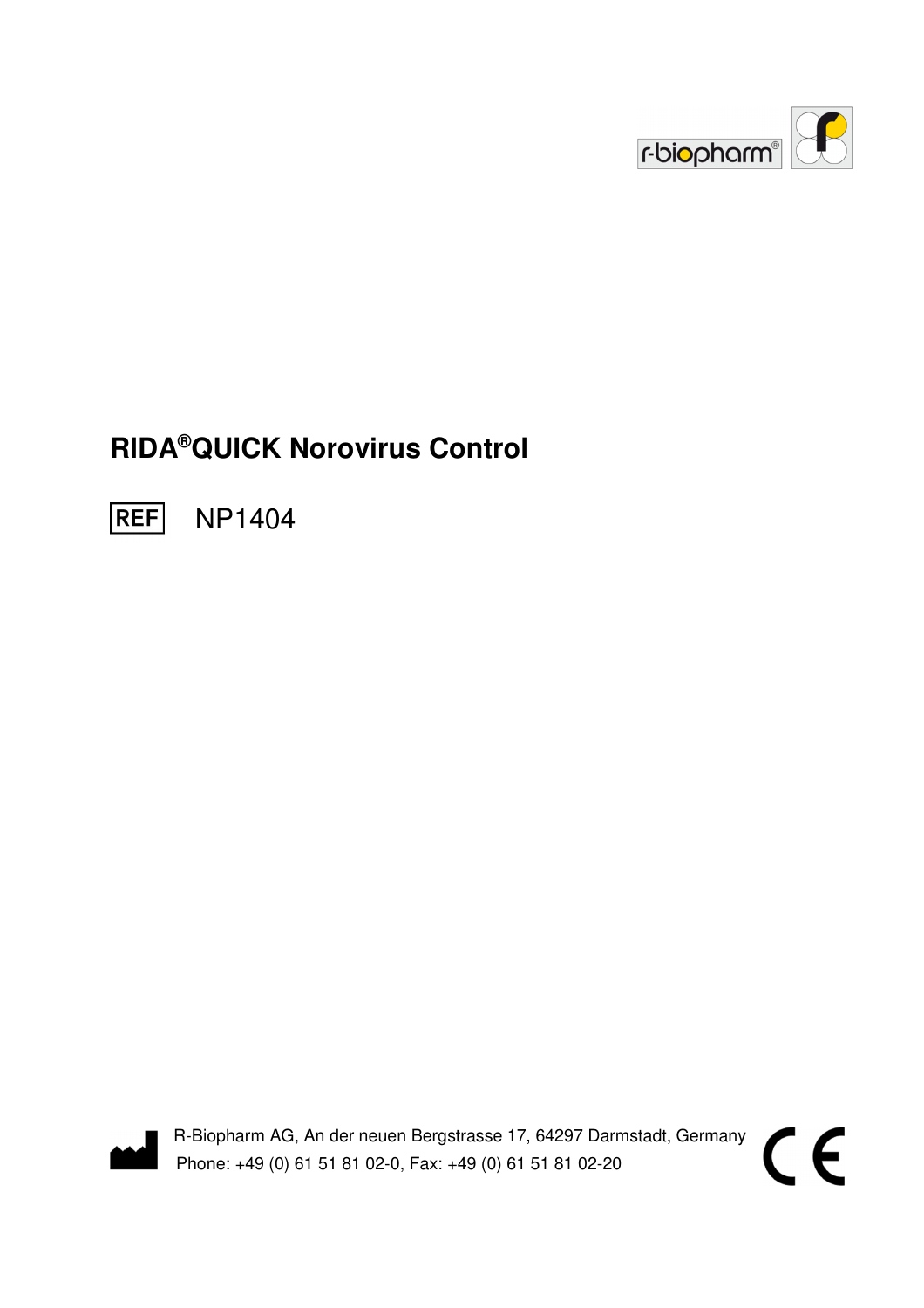## **1. Intended use**

For in vitro diagnostic use.

RIDA®QUICK Norovirus Control is designed for use in the RIDA®QUICK Norovirus rapid test (N1402) and in the RIDA<sup>®</sup>QUICK Rota/Adeno/Noro Combi rapid test (N1903).

## **2. Summary and explanation of the test**

RIDA<sup>®</sup>QUICK Norovirus Control is sold as a separate accessory for **RIDA<sup>®</sup>QUICK** Norovirus (N1402) and RIDA®QUICK Rota/Adeno/Noro Combi (N1903). The control contains a recombinant norovirus genogroup I (GI) and genogroup II (GII) antigen.

# **3. Test principle**

RIDA®QUICK Norovirus Control is ready for use and reacts specifically in the corresponding test cassettes N1402 and N1903 (norovirus strip). After the reaction stops, RIDA®QUICK Norovirus Control generates the specific reaction bands described under Section 10.

## **4. Reagents provided**

#### **Table 1**: Reagents provided

| $ $ Control $ $ + | $1 x 1.8$ ml | Vial with dissolved norovirus antigen material for up<br>to nine $(9)$ control reactions |
|-------------------|--------------|------------------------------------------------------------------------------------------|
|-------------------|--------------|------------------------------------------------------------------------------------------|

Hazardous materials are indicated according to labeling obligations. For further details, see the safety data sheets (SDSs) at www.r-biopharm.com.

#### **5. Storage instructions**

RIDA®QUICK Norovirus Control is to be stored at 2 °C to 8 °C and can be used until the expiration date printed on the packaging. After the expiration date, the quality guarantee is no longer valid. When stored correctly at 2 °C to 8 °C, the opened control can be used for 16 weeks.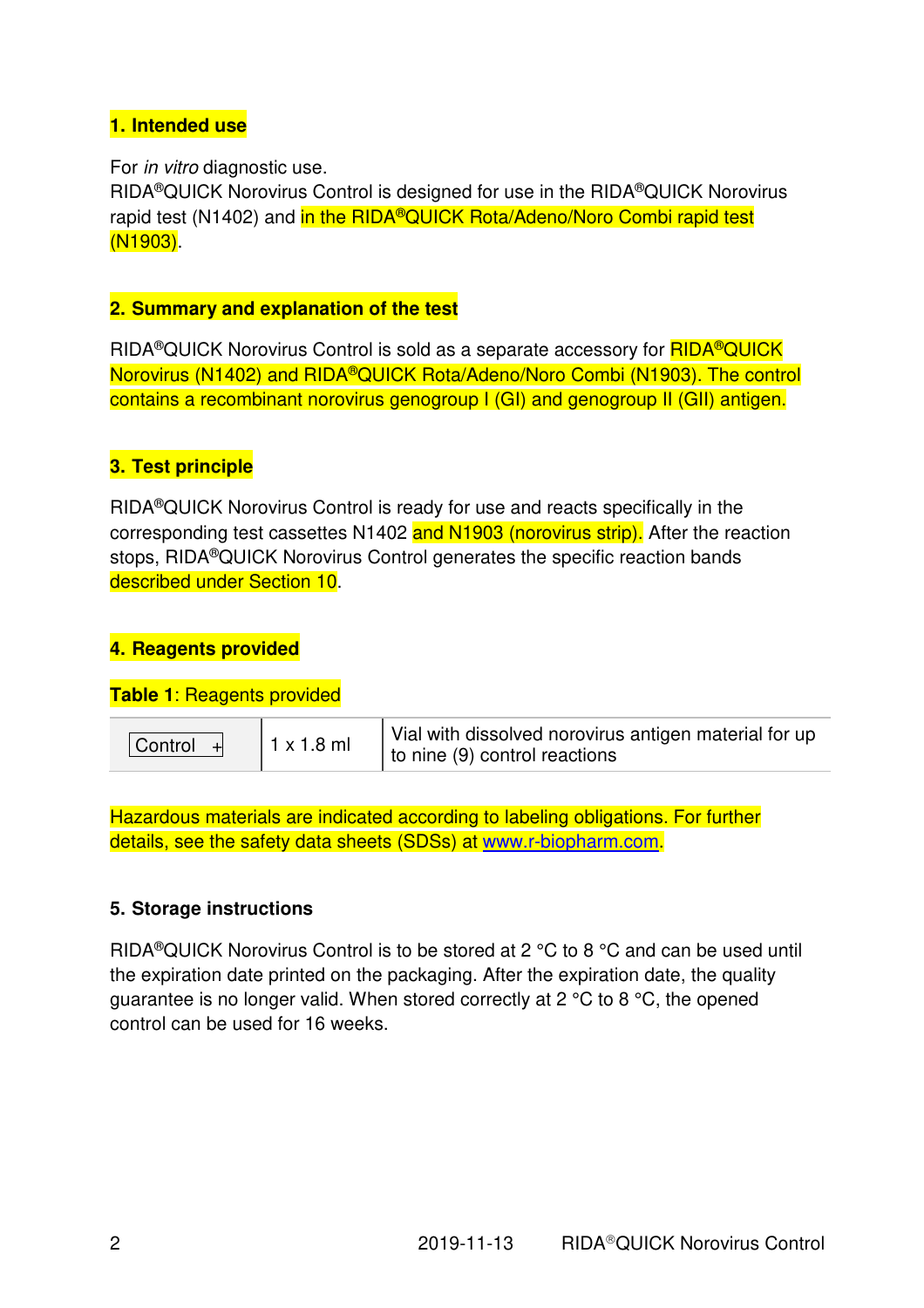## **6. Reagents required but not provided**

#### **6.1 Necessary reagents**

The following reagents are required to perform the control reaction:

| RIDA <sup>®</sup> QUICK Norovirus (N1402)             |
|-------------------------------------------------------|
| RIDA <sup>®</sup> QUICK Rota/Adeno/Noro Combi (N1903) |
|                                                       |

#### **6.2 Necessary laboratory equipment**

The following equipment is required to perform the control reaction:

| <b>Equipment</b>                                                  |  |  |
|-------------------------------------------------------------------|--|--|
| Vortex mixer (optional)                                           |  |  |
| Stopwatch/timer                                                   |  |  |
| Waste container containing 0.5 % hypochlorite solution (optional) |  |  |
|                                                                   |  |  |

## **7. Warnings and precautions for the users**

For in vitro diagnostic use only.

This test must be carried out only by trained laboratory personnel. The guidelines for working in medical laboratories must be followed. Always adhere strictly to the user instructions for carrying out this test. Do not pipette samples or reagents using your mouth. Avoid contact with broken skin and mucous membranes. Wear personal protective equipment (appropriate gloves, lab coat, safety glasses) when handling reagents and samples, and wash hands after completing the test. Do not smoke, eat, or drink in areas where samples are handled.

For further details, see the safety data sheets (SDSs) at www.r-biopharm.com.

Users are responsible for proper disposal of all reagents and materials after use. For disposal, please adhere to national regulations.

RIDA®QUICK Norovirus Control contains a recombinant norovirus-specific antigen. The product should, however, be handled as potentially infectious, pursuant to the national safety requirements.

All reagents and materials coming into contact with potentially infectious samples must be treated exactly like the specimens themselves with suitable disinfectants (e.g., sodium hypochlorite) or autoclaved at 121 °C for at least one hour.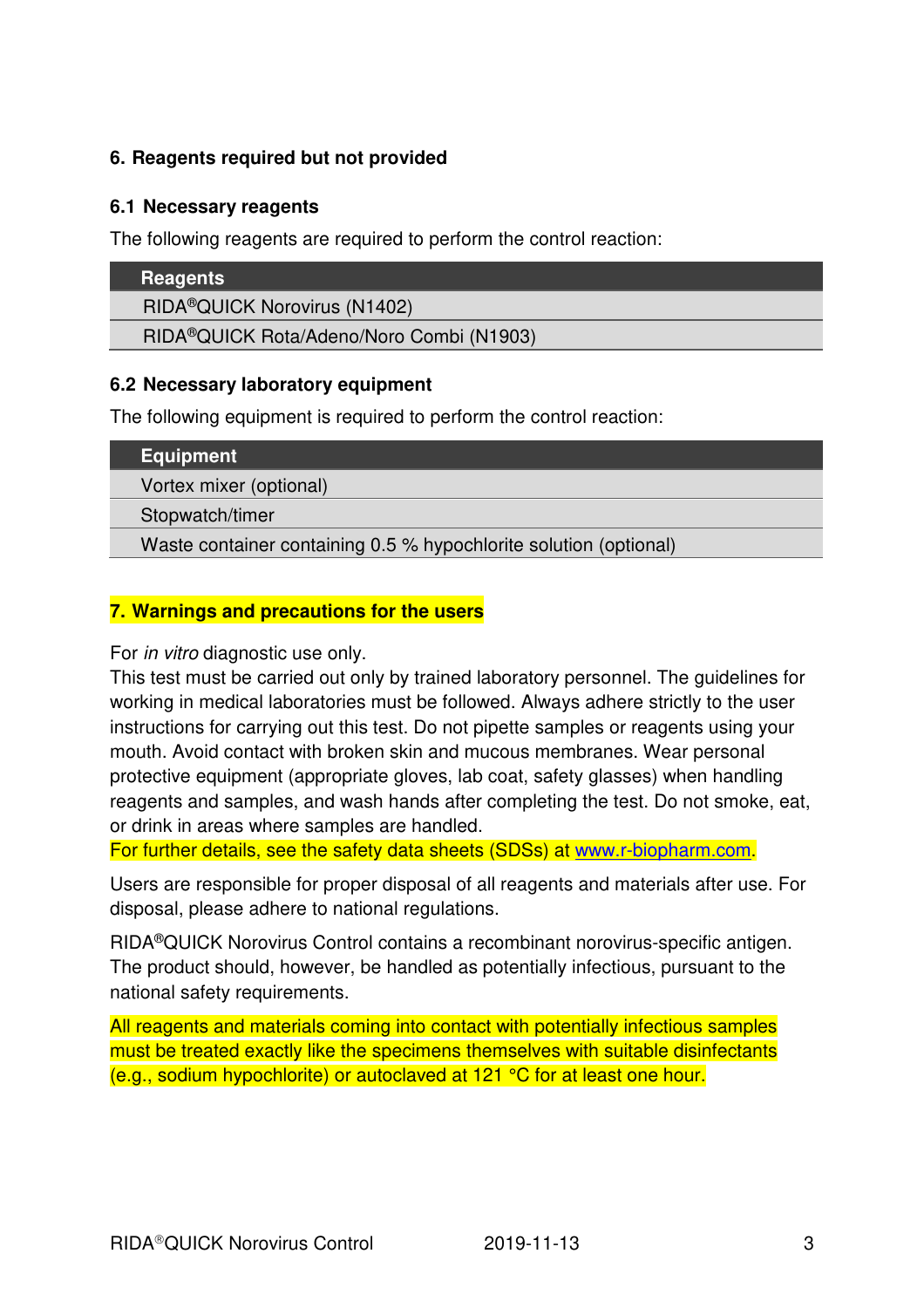## **8. Test procedure**

The positive control, the appropriate test-specific reagents, and the test cassettes must be brought to room temperature (20 °C to 25 °C) before use. The test cassettes should not be removed from their respective outer package until shortly before use. The test procedure must not be carried out in direct sunlight.

## **8.1. Preparation of the positive control and procedure (N1402)**

RIDA®QUICK Norovirus Control is ready for use and is intended to be used along with a prepared stool specimen in the RIDA®QUICK Norovirus test cassettes (N1402). Dispense four (4) drops of RIDA®QUICK Norovirus Control into the 1+1 mixture of Reagent A and B and mix well. After a 5-minute incubation, pipette 150 µl of this mixture into the application field of the test cassette. Wait 15 minutes to read the test result.

#### **8.2. Preparation of the positive control and procedure (N1903)**

RIDA®QUICK Norovirus Control is ready for use and is to be applied directly to the RIDA®QUICK Rota/Adeno/Noro Combi test cassette (N1903). Dispense four (4) drops of RIDA<sup>®</sup>QUICK Norovirus Control directly into the cassette opening for the specimen application of the norovirus strip. Read the test result after a 15-minute incubation.

#### **9. Quality control – Indication of instability or deterioration of reagents**

Non-specifically stained or additional bands indicate possible expiration of the reagents.

## **10. Evaluation and interpretation**

#### **10.1. Evaluation (N1402)**

In addition to control band "C", test band "T" will also be visible. All other constellations on the band patterns indicate an invalid test result. If only the control band "C" is present, this indicates that the positive control has expired. If only test band "T" is visible or neither of the two bands appear, this could be the result of an incorrect test procedure or expiration of the kit reagents. Repeating the test using a new test cassette is recommended.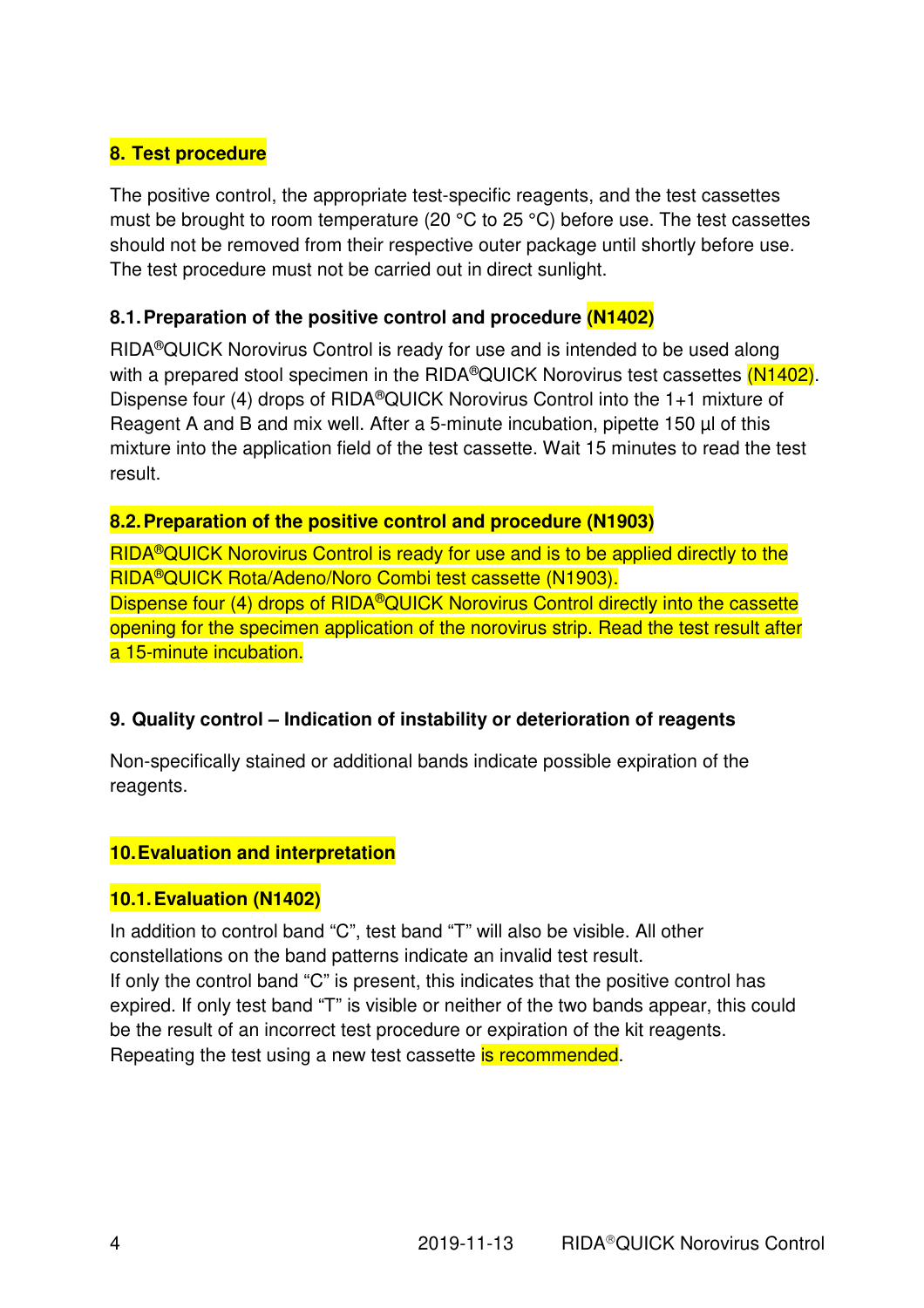## **10.2 Evaluation (N1903)**

The green control band "C" and the red test bands "GG1" and "GG2" must appear on the norovirus strips. The test is invalid if the control band "C" is not present. If only the control band "C" is present, this indicates that the positive control has expired. If only the "GG1" and/or "GG2" test bands are visible or neither of the three bands can be seen, this could be the result of an incorrect test procedure or expiration of the kit reagents. Repeating the test using a new test cassette is recommended.

## **11. Version history**

| <b>Version number</b> | <b>Section and designation</b>            |
|-----------------------|-------------------------------------------|
| 2018-02-07            | Previous version                          |
| 2019-11-13            | General revision                          |
|                       | 1. Intended use                           |
|                       | 2. Summary and explanation of the test    |
|                       | 3. Test principle                         |
|                       | 4. Reagents provided                      |
|                       | 6. Reagents required but not provided     |
|                       | 7. Warnings and precautions for the users |
|                       | 8. Test procedure                         |
|                       | 10. Evaluation and interpretation         |
|                       | 11. Version history                       |
|                       | 12. Explanation of symbols                |